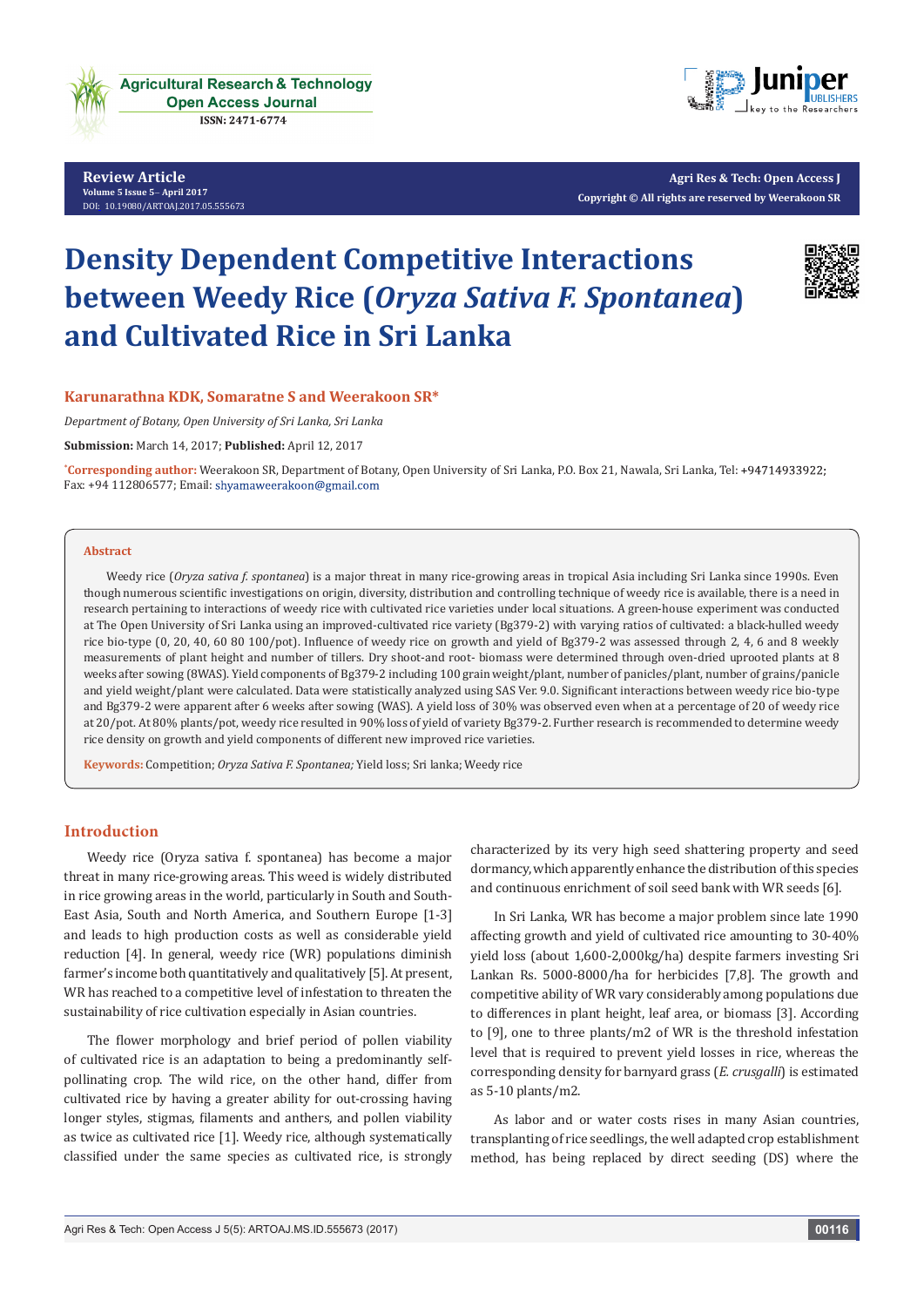emergence of WR assumed to have initiated [10]. Direct seeded rice ecosystems provide environments conducive for the emergence and propagation of WR as compared to transplanted rice having standing water that suppress the emergence of WR at the early stages of the crop [11]. Furthermore, selective herbicides to control WR are yet to be identified. Thus, managing WR is a challenging problem for farmers because of its morphological and physiological similarities to cultivated rice. Weedy rice can cause severe yield losses to cultivated rice in relation to the density, type of weedy plants and cultivated varieties [12]. In Malaysia WR caused rice yield loss of 60% to 80% under moderate (15-20 weedy rice panicles/m2 ) to high (21-30 panicles/m2 ) infestations [4]. Short varieties are usually more susceptible to WR competition than tall ones [13]. Some studies have been conducted to assess the effects of different weed densities. [14] reported that density of 11 weedy rice plants m-2 led to considerable yield loss of 43%. Although a number of scientific investigations on WR origin, diversity, distribution and technique for control are available, researches pertaining to interactions of WR with new improved rice varieties under local conditions are inadequate. In spite of the importance of WR rice as a noxious weed, there is a scarcity of information is available in Asia on the magnitude of the yield and other growth parameters of cultivated rice and WR rice.

An expansion in the area under direct-seeded rice systems in the near future in Asia is expected due to labor and water deficiency [15,16]. In these systems, WR infestation will increase because of the absence of the suppressive effect of standing water during crop emergence. Therefore, it is important to study the effect of the degree of WR infestation on the growth and yield of cultivated rice. The proper understanding of the density dependent competitive interaction between cultivated and WR rice is essential in providing baseline information for farmer-awareness programs and strengthening farmer capabilities of WR management in rice fields in particular, for the preparation of guidance and justification of the costs of WR prevention and control measures. The present study was carried out with the objective to quantify the competitive performance between WR and a new improved rice variety as a function of rice yield and selected growth parameters.

### **Methodology**

Experiments were conducted at The Open University of Sri Lanka. The improved-cultivated rice variety Bg379-2 and a black hulled WR bio-type collected from Matara District in Southern Province of Sri Lanka served as experimental materials. The rice

variety Bg379-2 was chosen for the reason that it has been widely cultivated in the District of Matara. The soils were collected from the areas from the rice field where weedy rice bio-type was collected. Collected soils were passed through a 2mm sieve and placed in cement pots of 30x30x30cm. There were no holes in the pots. The weedy rice and cultivated rice (cv. Bg379-2 and a commonly grown variety in Matara District and black hulled WR bio-type) were grown in a replacement series design at proportions (cultivated rice: weedy rice) (%) of 0:100, 20:60, 40:60, 60:40, and 80:20 plants in a pot. The population was grown in 100% proportion considered as no completion and the rest represent the different degrees of completions (Figure 1).



The plants were fertilized with urea at a rate of 100kg/ha at 14, 28, and 60 days after sowing and pots were maintained at field capacity by irrigating regularly. After crop emergence, 2cm depth of water was maintained until crop maturity. Insect or disease problems were not observed during the experimental period and, therefore no control measures were undertaken.

The influence of WR plants on growth and development of Bg379-2 was assessed through 2, 4, 6 and 8 weekly measurements of important agro-morphological characters, plant height and number of tillers. The dry shoot- and root- biomass were determined through oven drying at 70b °C for 72h of uprooted randomly selected plants at 8WAS. At harvesting stage, the yield components of both Bg379-2 and WR bio-type, including 100 grain weight/ plant, number of panicles/plant, number of grains/panicle and yield weight/plant were estimated(data were not given for WR biotype). Collected data were statistically analyzed using [17]. One way analysis of variance (ANOVA) carried out comparing the treatment means were compared using of Tukey's studenize test (HSD) and difference at p≤0.05 was considered as statistically significant.

#### **Results and Discussion**

**Table 1:** Plant height of Bg379-2 grown under different densities of weedy rice at different weeks after sowing (WAS). (Means (+SE) within a column followed by the same letter(s) are not significantly different at p≤0.05).

| Plant Height (cm)                                       |              |               |              |              |  |  |
|---------------------------------------------------------|--------------|---------------|--------------|--------------|--|--|
| <b>Weedy Rice: Cultivated</b><br><b>Rice Ration (%)</b> | 2WAS         | 4WAS          | 6WAS         | 8WAS         |  |  |
|                                                         | 27.0(0.31)c  | 46.4 (0.12)a  | 68.7 (0.32)a | 81.9 (0.23)a |  |  |
| 20                                                      | 28.4 (0.15)a | 45.8 (0.21)ab | 65.1(0.29)b  | 77.1 (0.25)b |  |  |

**How to cite this article:** Karunarathna K, Somaratne S , Weerakoon S. Density Dependent Competitive Interactions between Weedy Rice (Oryza Sativa F. Spontanea) and Cultivated Rice in Sri Lanka. Agri Res & Tech: Open Access J. 2017; 5(5): 555673. DOI: [10.19080/ARTOAJ.2017.05.555673](http://dx.doi.org/10.19080/artoaj.2017.05.555673). **<sup>00117</sup>**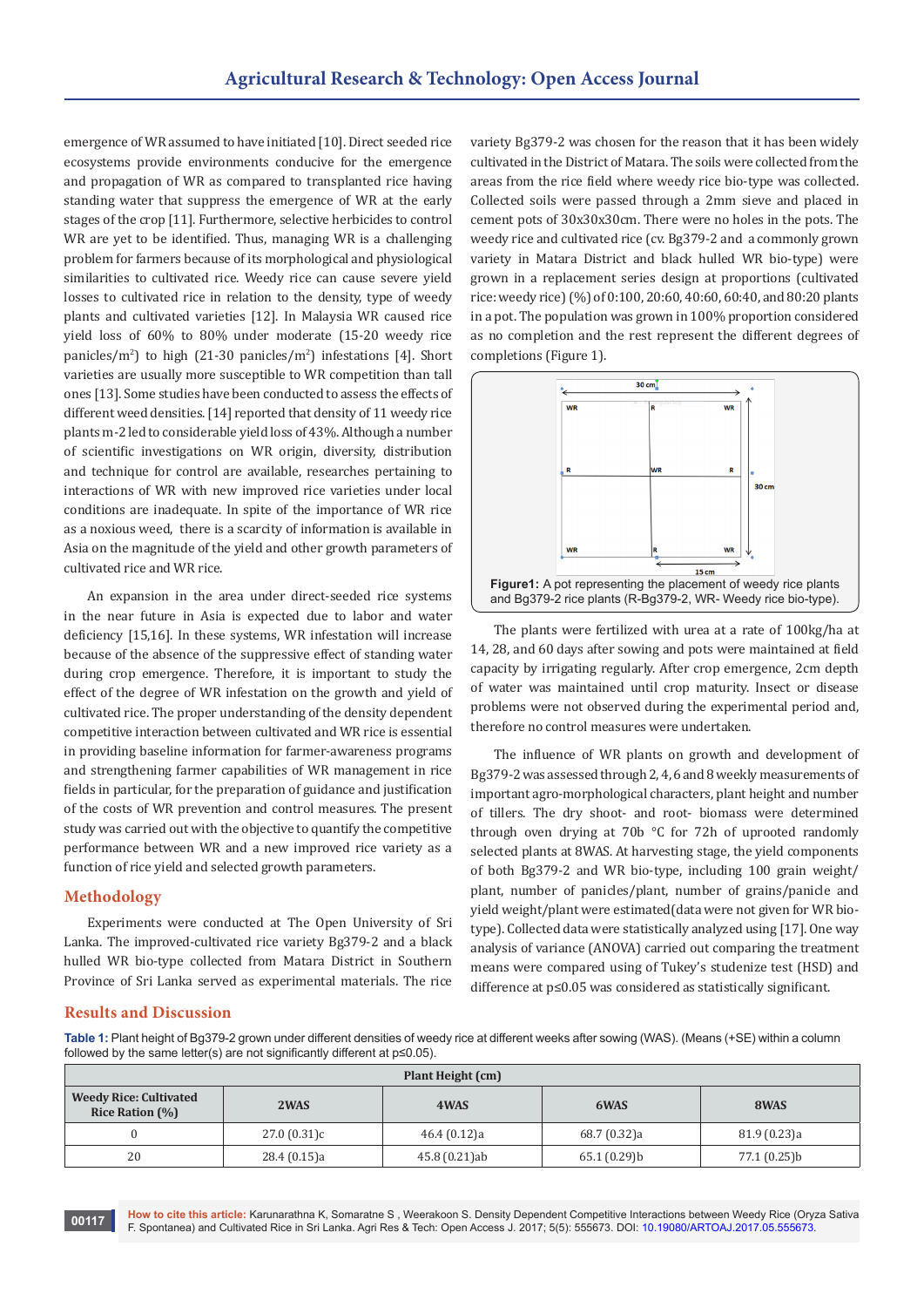| 40             | 28.0 (0.47)ab  | 45.1(0.21)c     | 63.9(0.31)c    | 76.8 (0.23)b |
|----------------|----------------|-----------------|----------------|--------------|
| 60             | 27.4 (0.15) bc | 41.2 (0.12)d    | 58.6 $(0.15)d$ | 70.9 (0.29)c |
| 80             | 27.3(0.15)c    | $45.5(0.26)$ bc | 56.8 (0.31)e   | 64.9 (0.40)d |
| Critical value | 0.7169         | 0.9841          | 0.7648         | 0.7342       |

The effect of WR density on Bg379-2 was evidenced by the significant differences observed in plant height and tiller number from 6 WAS onwards (Table1). Comparatively, there was a considerable decrease in plant height at 8 WAS (from 81.9cm in the control to 64.9cm at the highest WR density: 80 WR plant/pot) and number of tillers/plant (from 35 in the control to 22.1 at the highest WR percentage; 80% WR plant/pot). Even at the lowest WR density tested (1WR plants/ pot), the effect is apparent in both parameters (Table 1).

In the present study, the varying densities of WR indicated a considerable reduction in growth parameters and yield components of improved-cultivated rice variety Bg379-2 under the green-house conditions. The plant height and number of tillers of rice plants seem to be less affected at 2 and 4 WAS at different percentages of WR/pot. However, the effect of varying percentages of WR on root and shoot biomass indicated decreasing trends for Bg379-2. This finding agreed with [17] who suggested that the decreasing trends are due to the shading effect of WR, and observed that different sunlight regimes and shoot biomass (stem and leaf biomass) of cultivated rice declined by 57% and 72% when grown in 50% and 75% of shade, respectively. On this basis, it could be suggested that the decrease of dry matter accumulation in cultivated rice variety Bg379-2 is attributed to competition of WR over cultivated rice for capturing the light. The effect of WR percentage on Bg379-2 was obvious on root biomass (65% reduction) than shoot biomass (60% reduction) at 8WAS under the density at 4 plants/pot (Table 2) (Figure 2).



**Table 2**: Root and shoot biomass of Bg 379-2 grown under different densities of weedy rice at 8WAS. (Means (+SE) followed by the same letter(s) in a column are not significantly different at p≤0.05.

| Weedy Rice: Cultivated Rice Ratio (as %) | Root Biomass (g/plant) | <b>Shoot Biomass (g/plant)</b> |
|------------------------------------------|------------------------|--------------------------------|
| 0                                        | 57.81 (0.01)a          | 97.28 (0.04)a                  |
| 20                                       | 43.41 (0.03)b          | 67.84(0.01)ab                  |
| 40                                       | 37.96(0.05)c           | 66.38 (0.02)ab                 |
| 60                                       | 35.09 (0.03)d          | 51.96 (0.05)b                  |
| 80                                       | 27.20 (0.02e           | 50.97 (0.04)b                  |
| Critical vale                            | 0.8074                 | 323.66                         |



ratio and yield components. A. 100 grain weight/plant (g/plant), B. Number of grains/panicle, C. Number of panicles/plant, and D. yield (g/plant) of improved-cultivated rice variety, Bg379-2.

The effect of density of WR plants on Bg379-2 on the root biomass at 8WAS even under the density of one WR plant/pot suggests that WR roots may exert considerable competitive effect over the improved rice variety and interfere with the nutrient uptake. This finding is further supported by results of detailed comparative study with other weed species as well as with other improved rice varieties carried out by [18]. The overall effect of different WR densities on Bg379-2 was more apparent in the relationships observed for yield components; 100 grain weight/ plant (Figure 3A), grains/panicle (Figure 3B), panicle density (panicles/plant) (Figure 3C) and yield (Figure 3D) (Table 3). Even under lower values of WR densities (1WR plants/pot), there were substantial difference in 100 grain weight (ranged from 61.06 g/ plant to 87.55g/plant), grains/panicle (ranged from 33.0to42.0), panicle density (from 5/plant to 10/plant) and yield reducing from 47.76g/plant to 68.01g/plant. These results indicated that there was a substantial effect of the presence of WR plants on panicle formation and grain filling of the improved rice cultivar, Bg379-2. The relationship observed between the WR density and the yield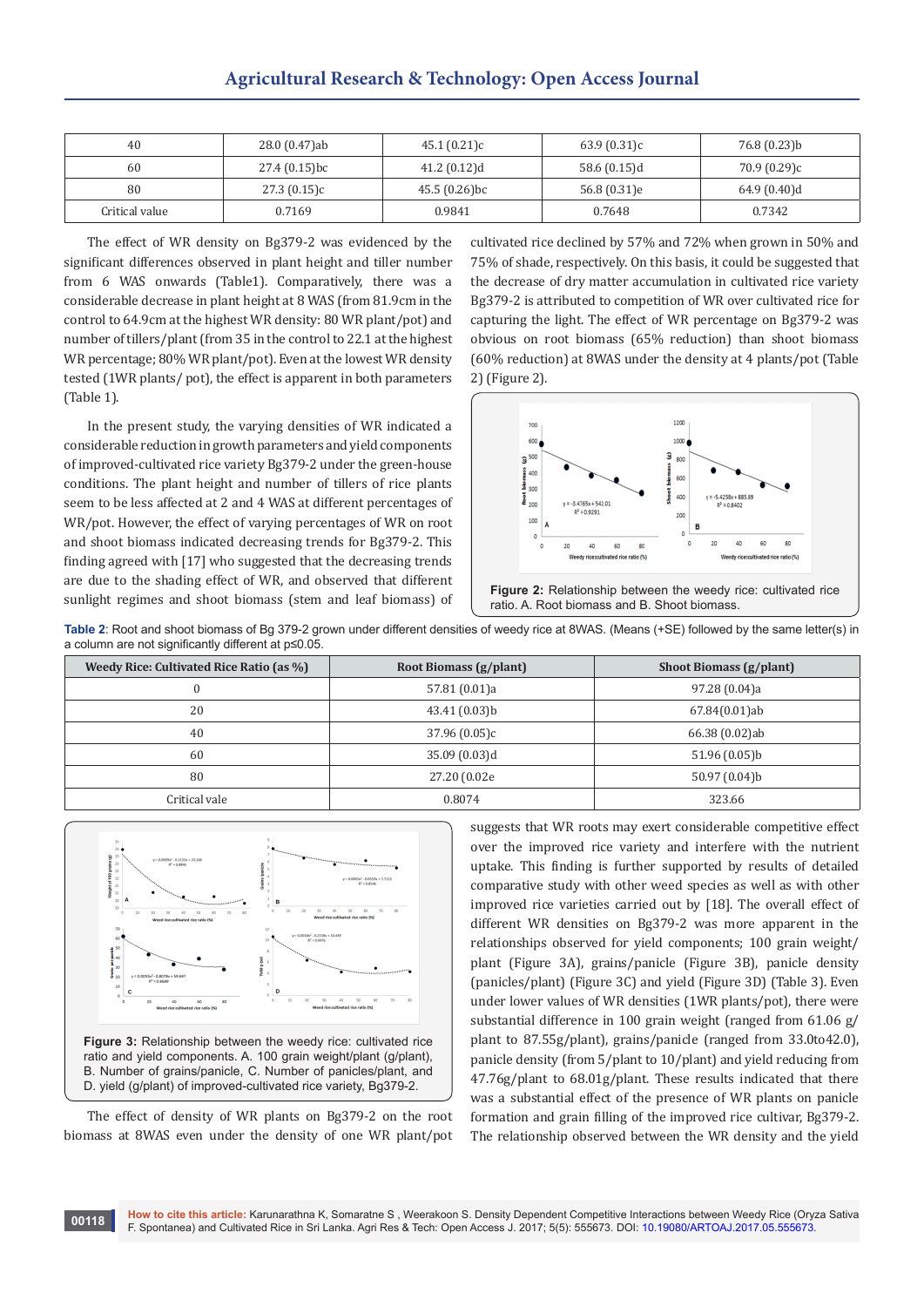of Bg379-2 showed a yield loss of 90% ((calculated from data available in (Table 3)) at weedy rice density of 4 WR plants/pot. Comparatively higher (90%) yield loss of the cultivated rice even at

the weedy rice density at 1WR plants/pot could be attributed to the presence of weedy rice (Figure 3D) (Table 3) (Figure 3).

**Table 3:** Yield components of Bg379-2 grown under different densities of weedy rice. (Means (+SE) within a column followed by the same letter(s) are not significantly different at p=0.05).

| <b>Weedy rice: Cultivated</b><br>Rice Ratio (as %) | 100 Grain Weight (g/<br>plant) | Grains/Panicle  | <b>Number of Panicles/Plant</b> | Yield (g/plant) |
|----------------------------------------------------|--------------------------------|-----------------|---------------------------------|-----------------|
|                                                    | 87.55(0.01)a                   | 42.0(0.01)a     | 10.0(0.01)a                     | 68.01(0.01)a    |
| 20                                                 | 61.06(0.00)b                   | $33.0(0.02)$ ab | 9.0(0.02)b                      | $47.76(0.01)$ b |
| 40                                                 | 29.87(0.01)c                   | $32.0(0.02)$ ab | 6.0(0.02)d                      | 21.04(0.02)e    |
| 60                                                 | 15.59(0.02)d                   | $28.0(0.03)$ b  | 8.0(0.03)c                      | 18.52(0.03)d    |
| 80                                                 | $6.97(0.01)$ e                 | $27.0(0.05)$ b  | 5.0(0.00)e                      | 6.27(0.05)c     |
| Critical value                                     | 0.5131                         | 1.7102          | 1.5                             | 2.32            |

As present study revealed, the yield loss of the cultivated rice due to the presence of WR is comparatively higher even at WR density at 1WR plants/pot. Similarly [14] has made observations with 1 WR plants/pot and observed a yield loss of about 43%. These evidences suggest farmers to take controlling measures even at the lowest WR density. However, it is proposed to extend this study to other popular improved-cultivated rice varieties to facilitate the understanding of the differential interactions of WR and cultivated rice and to define action thresholds for WR. A study with two WR variants (WR1 and WR2) revealed that, WR1 reduced the grain yield of cultivated rice by 30% and 47% at densities of 4 and 8 WR plants/pot respectively. The values for WR2 were 66% and 81% respectively [17]. Weedy rice, with its deep root system and height found to interfere with the nutrition and light availability to the new improved rice. In addition, WR, as a newly invading plant to the rice soils may have developed tolerance and adaptability to limited resources for survival and to compete with other plants.

Several studies have shown that competition effects of rice and WR rice are also closely related to the interference duration [19]. Combining the effects of WR density and duration of competition, [12] observed a 50% yield reduction at 24 WR plants/ $m^2$  competed with the crop during the first 40 days after emergence. With the same initial density, the yield loss reached 75% in the case of season-long competition. In a green-house experiment, significant effects on rice plant growth were reported only at the competition longer than 70 days, starting from the emergence [20,21]. In studies of competition using cultivar Mars, inter-varietal competition resulted as being important than intra varietal competition, with the WR acting as the dominant competitor [22]. Considering the yield components, the effect of plant density seems to be significant on the number of rice panicles/plant and florets/panicle, while the percent of filled florets and the grain weight do not seem to be influenced by this parameter [23,24] have observed that interference between rice and WR commenced three weeks after rice emergence, but was not affected by an increase of the nitrogen rate from 100to150kg/ha. According to their study a density of 40WR plants/m<sup>2</sup> resulted in a reduction of 46% and 58% in Ariete and Thaibonnet rice varieties, respectively.

# **Conclusion**

The findings of the present study led to conclude that infestation of WR even at low density of 1WR plant/pot affected the growth of the new improved rice variety, Bg379-2 leading to a considerable loss in yield (30%). However, further research is needed to determine the impact of crop management on the competitiveness of WR under field conditions representing different climatic conditions [25,26].

#### **Acknowledgement**

Authors wish to acknowledge the Open University of Sri Lanka for the financial support given to carry out this research.

#### **References**

- 1. [Mortimer M, Pandey S, Piggin C \(2000\) Weedy rice: approaches to](http://www.scirp.org/(S(351jmbntvnsjt1aadkposzje))/reference/ReferencesPapers.aspx?ReferenceID=1030400)  [ecological appraisal and implications for research priorities. Wild and](http://www.scirp.org/(S(351jmbntvnsjt1aadkposzje))/reference/ReferencesPapers.aspx?ReferenceID=1030400)  [Weedy Rice in Rice Ecosystems in Asia -A review. In: Baki BB, Chin DV,](http://www.scirp.org/(S(351jmbntvnsjt1aadkposzje))/reference/ReferencesPapers.aspx?ReferenceID=1030400)  [Mortimer M \(Eds.\), International Rice Research Institute, Los Banos,](http://www.scirp.org/(S(351jmbntvnsjt1aadkposzje))/reference/ReferencesPapers.aspx?ReferenceID=1030400)  [Philippines, pp. 97-105.](http://www.scirp.org/(S(351jmbntvnsjt1aadkposzje))/reference/ReferencesPapers.aspx?ReferenceID=1030400)
- 2. [Noldin JA \(2000\) Red rice status and management in Americas. Wild](http://books.irri.org/LP2_content.pdf)  [and weedy rice in rice ecosystems in Asi-A review. In: Baki BB, Chin DV,](http://books.irri.org/LP2_content.pdf)  [Mortimer M \(Eds.\), International Rice Research Institute. Los Ba](http://books.irri.org/LP2_content.pdf)ños, [Philippines, pp. 21-24.](http://books.irri.org/LP2_content.pdf)
- 3. [Chauhan BS, Johnson DE \(2010\) The role of seed ecology in improving](https://www.cabdirect.org/cabdirect/abstract/20103055909)  [weed management strategies in the tropics. Advances in Agronomy](https://www.cabdirect.org/cabdirect/abstract/20103055909)  [105: 221-262.](https://www.cabdirect.org/cabdirect/abstract/20103055909)
- 4. [Chauhan BS \(2012\) Weedy rice \(](http://www.bioone.org/doi/abs/10.1614/WS-D-11-00213.1?journalCode=wees)*Oryza sativa*) II. Response of weedy [rice to seed burial and flooding depth. Weed Science 60\(3\): 385-388.](http://www.bioone.org/doi/abs/10.1614/WS-D-11-00213.1?journalCode=wees)
- 5. Azmi M, Karim R (2008) Weedy Rice-Biology, Ecology and Management. MARDI Publications, Malaysia.
- 6. [Oka HI \(1988\) Origin of cultivated rice. Japan Science Society Press,](https://www.elsevier.com/books/origin-of-cultivated-rice/oka/978-0-444-98919-2)  [Tokyo.](https://www.elsevier.com/books/origin-of-cultivated-rice/oka/978-0-444-98919-2)
- 7. Baltazar AM, Janiya JD (2000) Weedy Rice in the Philippines. Wild and Weedy Rice in Rice Ecosystems in Asia a Review. In: Baki BB, Chin DV, Mortimer M (Eds.), International Rice Research Institute, Los Banos, Philippines, pp. 75-76.
- 8. Marambe B, Amarasinghe L (2000) Weedy rice in Sri Lanka. Wild and Weedy Rice in Rice Ecosystems in Asia-a review. In: Baki BB, Chin DV, Mortimer M (Eds.), International Rice Research Institute, Philippines, pp. 79-82.
- 9. Abeysekera AS, Herath HMS, Wickreme UB, Johnson DE (2010) Improving crop establishment and reducing loss from weeds in direct-

**How to cite this article:** Karunarathna K, Somaratne S , Weerakoon S. Density Dependent Competitive Interactions between Weedy Rice (Oryza Sativa F. Spontanea) and Cultivated Rice in Sri Lanka. Agri Res & Tech: Open Access J. 2017; 5(5): 555673. DOI: [10.19080/ARTOAJ.2017.05.555673](http://dx.doi.org/10.19080/artoaj.2017.05.555673).<br>[6] F. Spontanea) and Cultivated Rice in Sri Lanka. Agri Res & Tech: Open Access J. 2